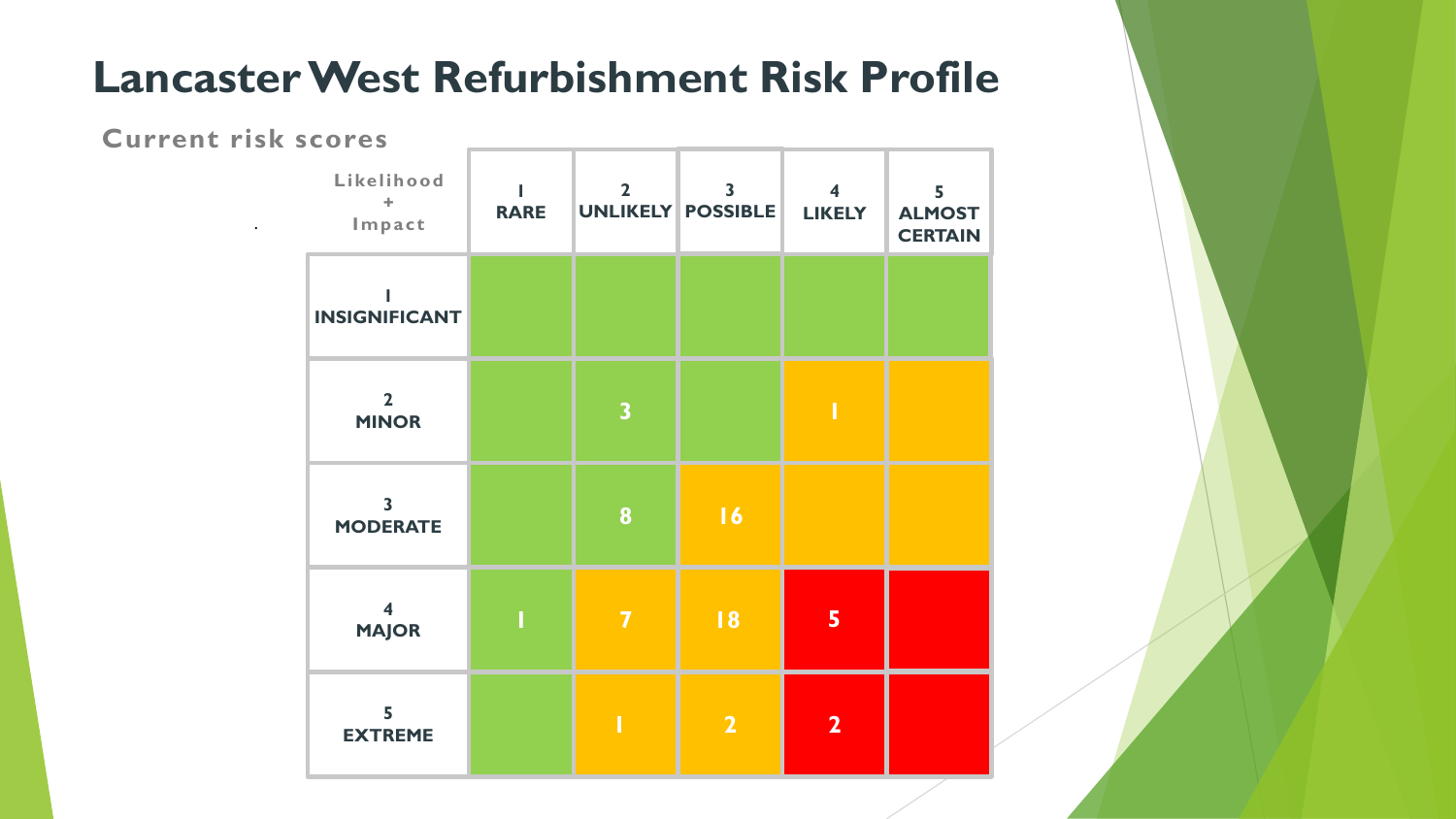## **Key Programme risks**

| <b>Risks</b>                                                                                                                       | What are we doing about it                                                                                                                                                                          |  |  |
|------------------------------------------------------------------------------------------------------------------------------------|-----------------------------------------------------------------------------------------------------------------------------------------------------------------------------------------------------|--|--|
| Disturbance / disruption to residents during refurb works                                                                          | Construction logistics plan<br>Evolving respite offer<br>Decant scheme & friends and family offer                                                                                                   |  |  |
| Increased cost, disruption or complexity due to poor sequencing<br>of works                                                        | Developing master programme<br>Increased joint working & collaboration across teams                                                                                                                 |  |  |
| Demand for decants and other respite, causes a lack of available<br>properties and affects the speed/progress of the refurbishment | Developing works in situ approach<br>Evolving respite offer                                                                                                                                         |  |  |
| We do not have a coherent fire strategy (which goes beyond<br>building regulations)                                                | Fire strategy developed<br>Learning from fire doors programme<br>Increasing knowledge, training and skills across the team and<br>identifying need for additional resource e.g. fire safety officer |  |  |
| Climate change impacts - proper climate adaptation measures                                                                        | Site wide Landscaping and SUDS planning work has begun<br>Monitoring air quality within homes and outside<br>MVHR's - trailing options to improve ventilation                                       |  |  |
| External risk to budgets of cost uncertainty and external<br>conditions                                                            | Developing cost management knowledge, skills, and advice<br>Maximising budget over life time of the programme to<br>minimise financial waste                                                        |  |  |
| Health & Safety - Accident, injury or major incidents affecting any<br>individual or group across the estate                       | Construction logistic planning<br>Health & safety accreditation - follow best practice<br>Work with residents to minimise risks<br>Being an active client                                           |  |  |